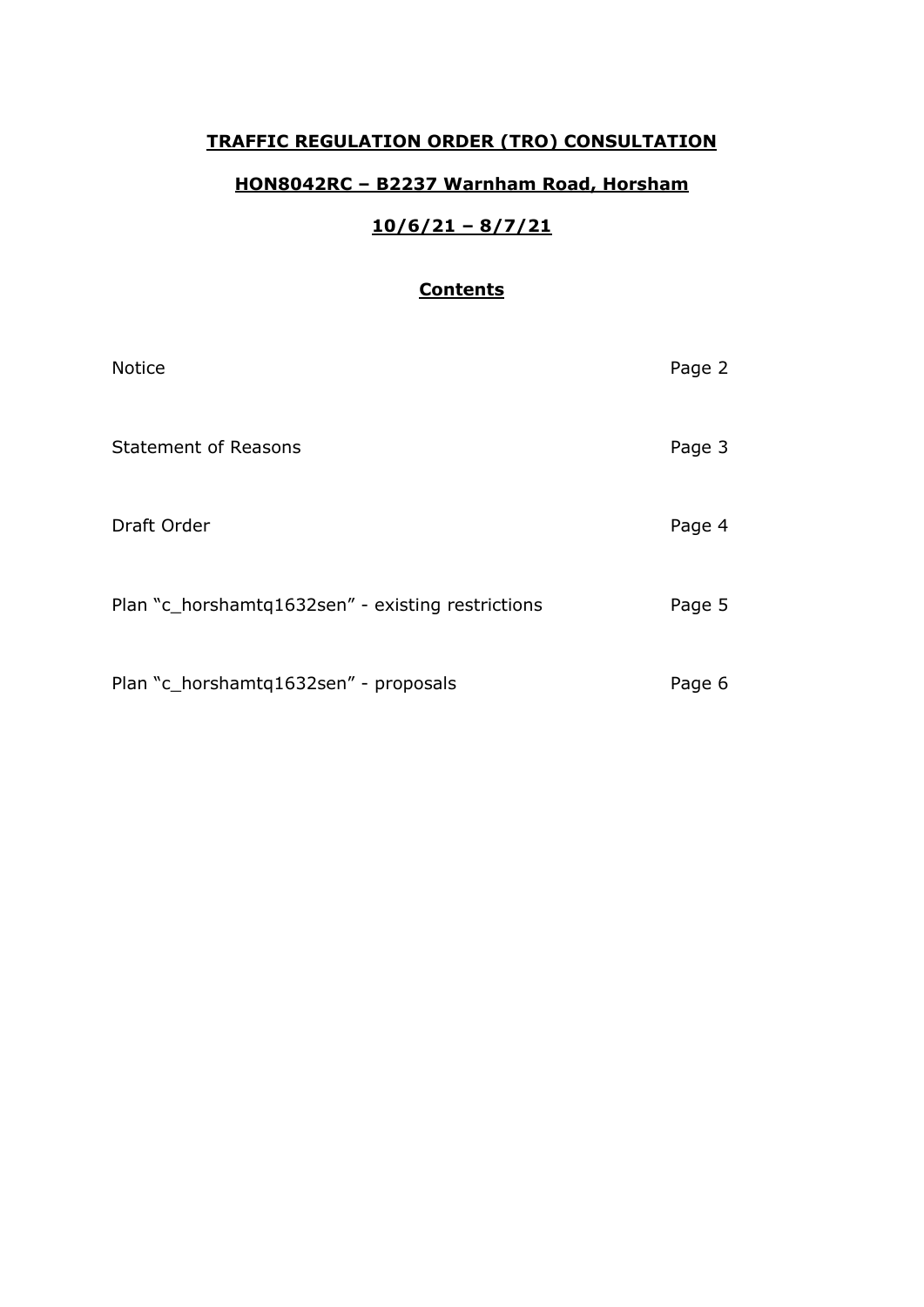## **WEST SUSSEX COUNTY COUNCIL**

## **((HORSHAM DISTRICT) (PARKING PLACES AND TRAFFIC REGULATION) (CONSOLIDATION NO. 2) ORDER 2006)**

#### **(WARNHAM ROAD AMENDMENT) ORDER 202\***

**NOTICE** is hereby given that West Sussex County Council propose to make permanent Orders under the provisions of the Road Traffic Regulation Act 1984, the effect of which will be to introduce lengths of prohibition of waiting at all times (double yellow lines) on both sides of the B2237 Warnham Road near Mill Bridge and the access to the nature reserve.

The consultations for these proposals will start on 10 June 2021 and, AT THAT TIME, full details of the proposals in this Notice can be viewed on our [website](https://www.westsussex.gov.uk/roads-and-travel/traffic-regulation-orders/) [www.westsussex.gov.uk/tro.](http://www.westsussex.gov.uk/tro) The website includes a response form for comments or objections.

Due to current social distancing requirements, paper copies of documents will not be available to view in council offices or libraries. People without access to a computer who wish to view details of the scheme should telephone the West Sussex County Council Contact Centre on 01243 642105 to receive the documents by post.

Any objections or comments about these proposals must be received by 8 July 2021. These may be sent via the response form on the website, in writing to: TRO Team, West Sussex County Council, The Grange, Tower Street, Chichester, PO19 1RH; or by e-mail to: [tro.team@westsussex.gov.uk.](mailto:tro.team@westsussex.gov.uk) All correspondence should be addressed to the undersigned, quoting the reference TRO/HON8042/RC. Only correspondence including a full name and address will be considered.

Dated this 10 June 2021

 Director of Law & Assurance County Hall Chichester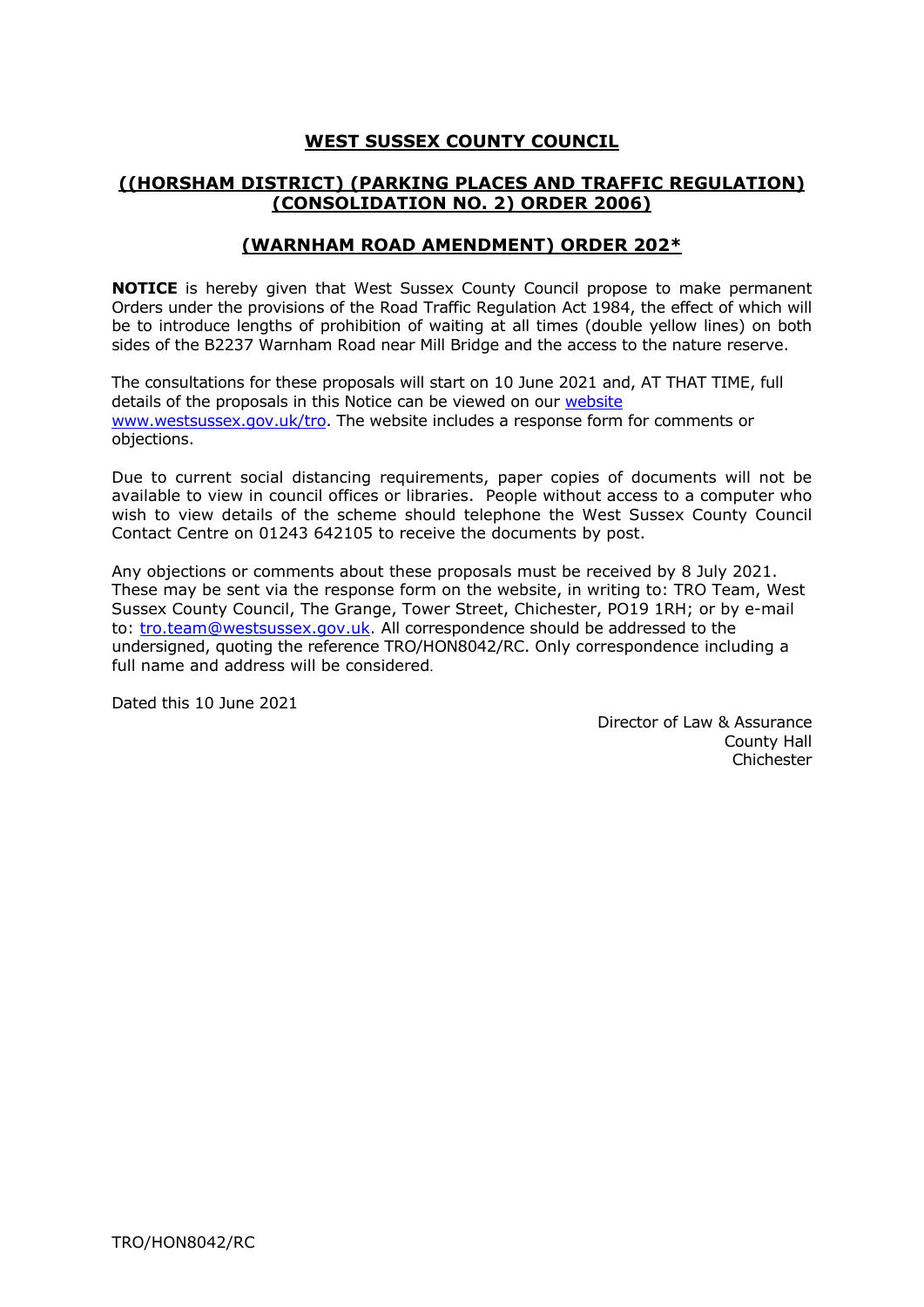#### **WEST SUSSEX COUNTY COUNCIL ((HORSHAM DISTRICT) (PARKING PLACES AND TRAFFIC REGULATION) (CONSOLIDATION NO. 2) ORDER 2006) (WARNHAM ROAD AMENDMENT) ORDER 202\***

#### **STATEMENT OF REASONS FOR PROPOSING TO MAKE THE ORDER**

The County Council in exercise of their powers under the Road Traffic Regulation Act 1984, propose to introduce a permanent Order the effect of which will be to introduce lengths of prohibition of waiting at all times (double yellow lines) on both sides of the B2237 Warnham Road near Mill Bridge and the access to the nature reserve.

WSCC have approved a Community Highway Scheme to build a central pedestrian refuge on the B2237 Warnham Road in the 2021/22 financial year.

The location of the pedestrian refuge utilises the existing dropped kerb immediately east of the entrance to the nature reserve, west of Mill Bridge. To prohibit vehicles parking in the vicinity of the refuge island lengths of no waiting at any time (double yellow lines) will be introduced on both sides of Warnham Road in the location where the pedestrian refuge will be constructed and also on the immediate approaches to it.

This Order is proposed for avoiding danger to persons or traffic using the road, and to facilitate the passage on the road of any class of traffic.

Plan No. TQ1632SEN

shows the lengths of road, which is the subject of the proposed Order.

Director of Law & Assurance County Hall Chichester

June 2021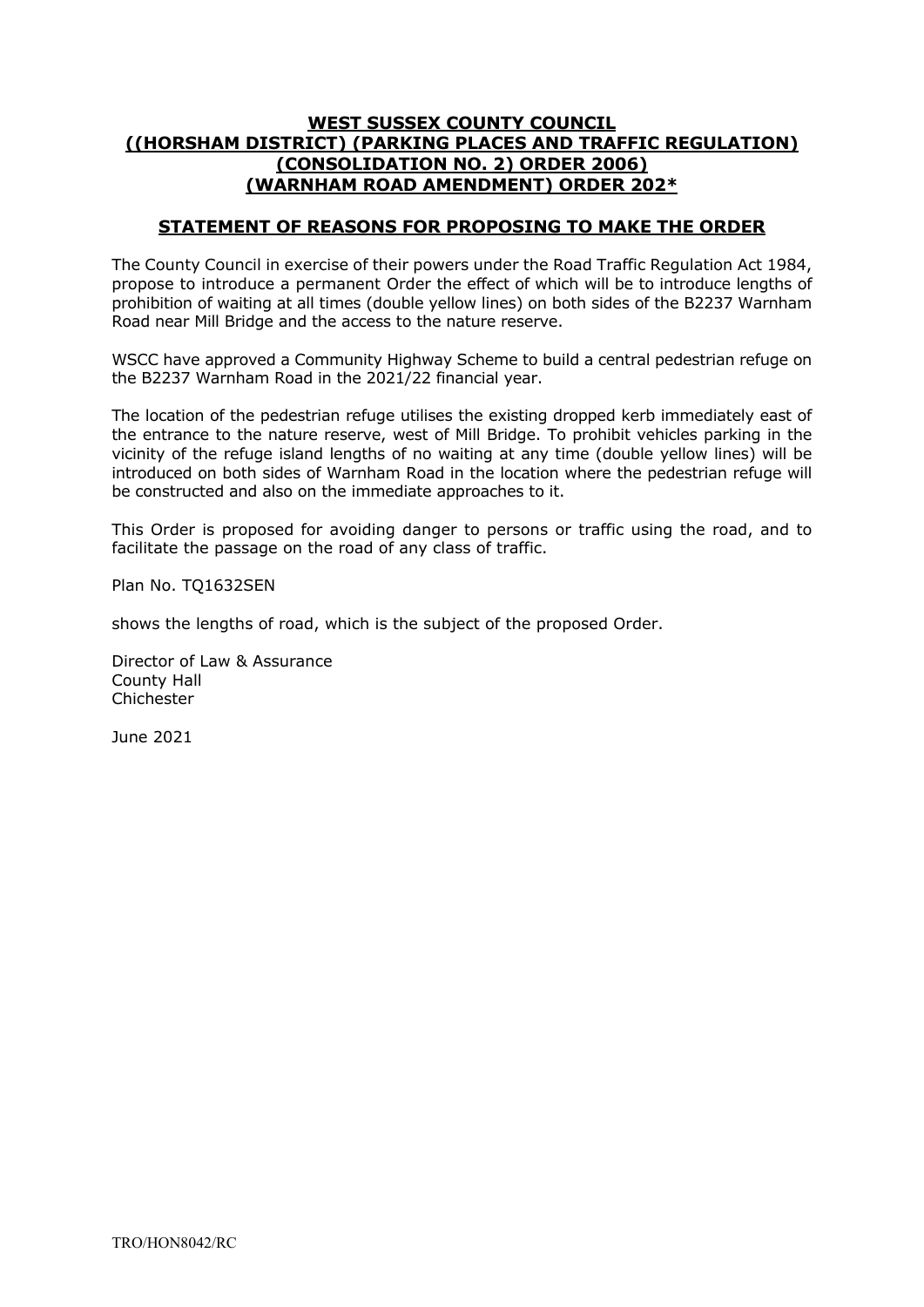#### **WEST SUSSEX COUNTY COUNCIL ((HORSHAM DISTRICT) (PARKING PLACES AND TRAFFIC REGULATION) (CONSOLIDATION NO. 2) ORDER 2006) (WARNHAM ROAD AMENDMENT) ORDER 2021**

West Sussex County Council in exercise of their powers under Sections 1 (1) 2 (1) and (2), 4 (2), 45, 46, 49 and 53 and Part IV of Schedule 9 of the Road Traffic Regulation Act 1984 "the Act" as amended and of all other enabling powers and after consultation with the chief officer of police in accordance with Part III of Schedule 9 to the Act hereby make the following Order:-

- 1. This Order shall come into operation on the X day of X 2021 and may be cited as "West Sussex County Council ((Horsham District) (Parking Places and Traffic Regulation) (Consolidation No. 2) Order 2006) (Warnham Road Amendment) Order 2021."
- 2. The "West Sussex County Council (Horsham District) (Parking Places and Traffic Regulation) (Consolidation No.2) Order 2006" is hereby amended by the insertion into it of the plan attached in the First Schedule to this Order.

#### **FIRST SCHEDULE Plan to be inserted**

TQ1632SEN (Sheet Issue No. 1)

COUNTY COUNCIL was hereto affixed ) the day of ) The COMMON SEAL of WEST SUSSEX (1998)  $)$ in the presence of ) (L.S.) ) ) Authorised Signatory )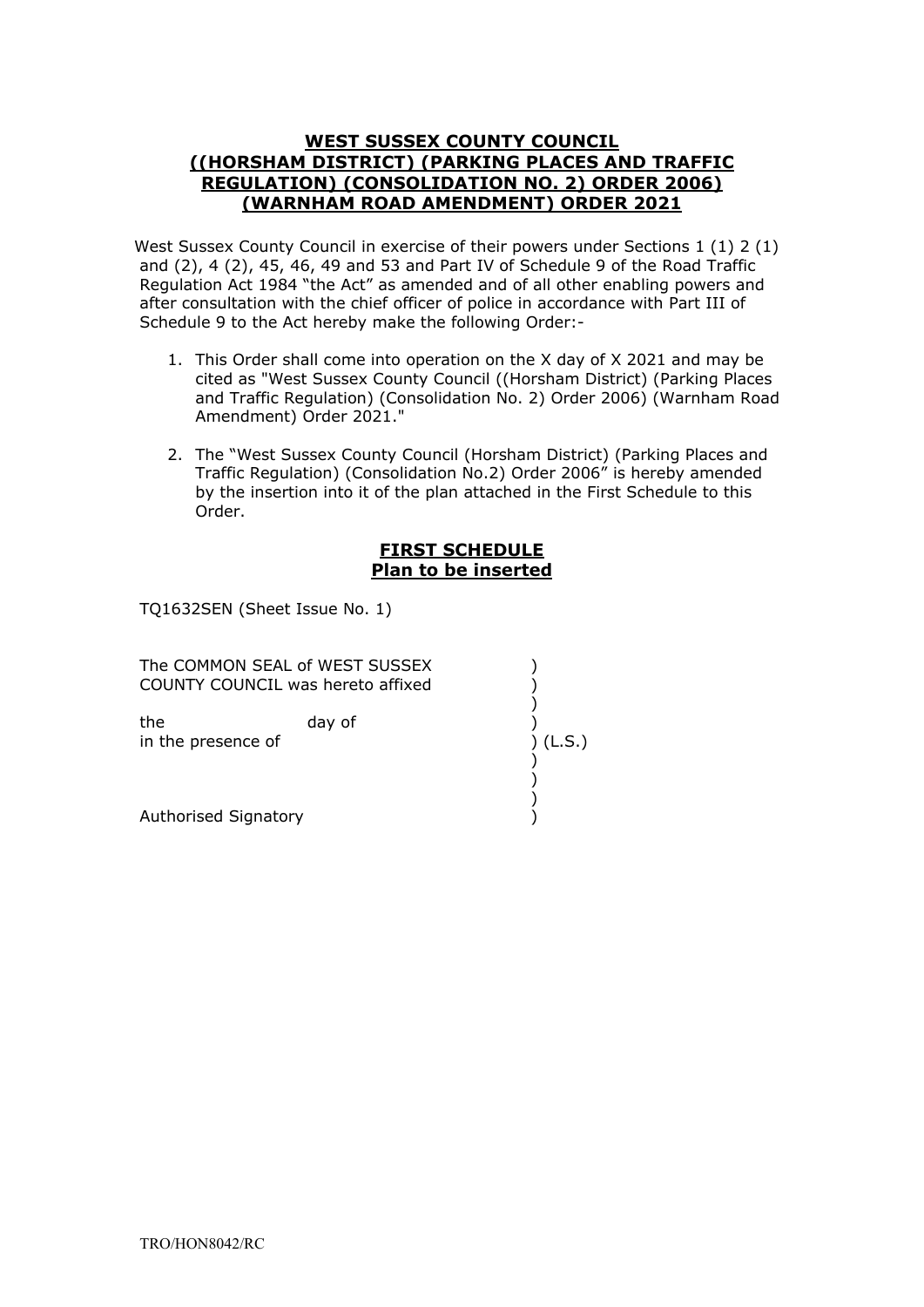